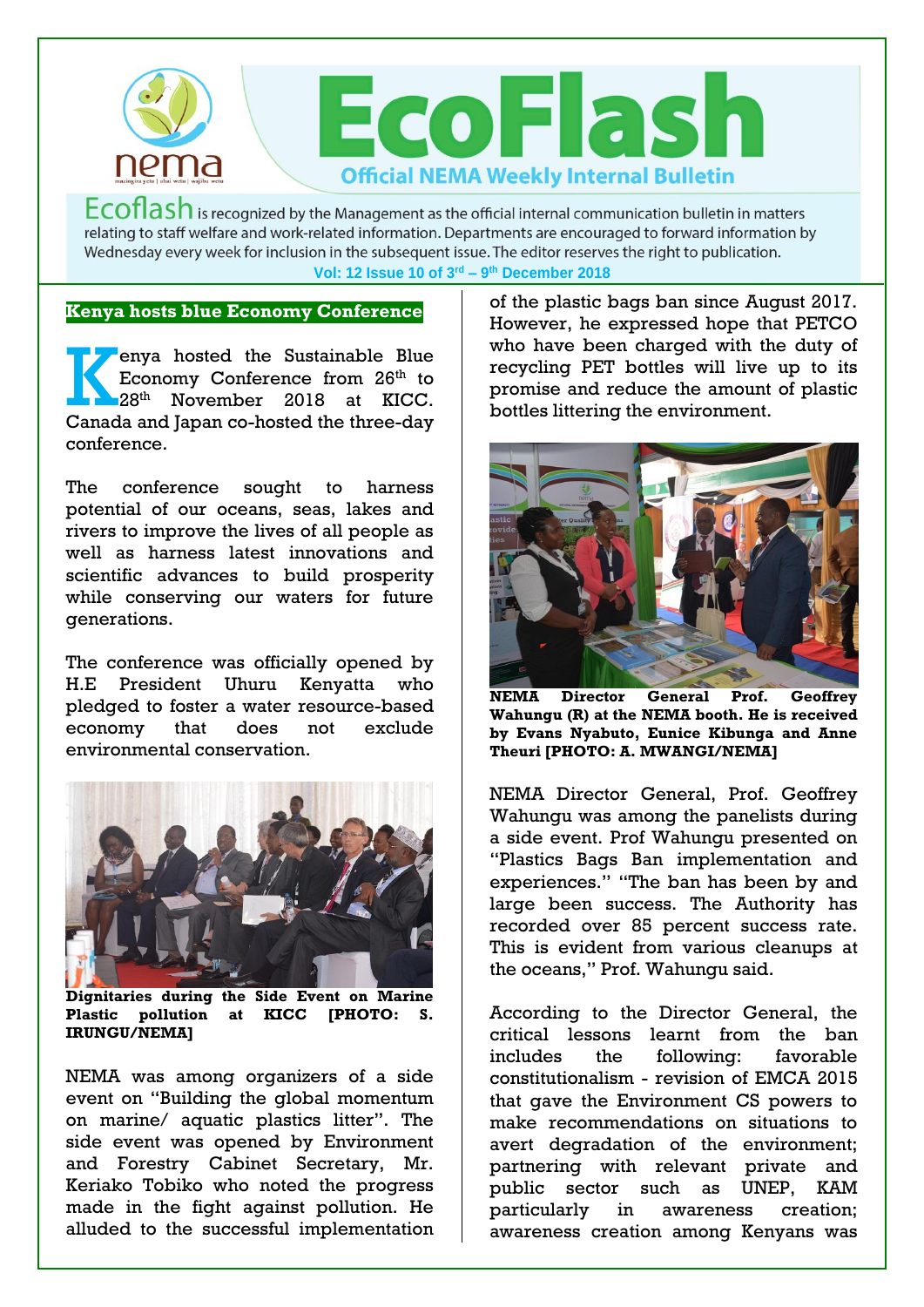critical for success of the ban; keeping critical data-the Authority was able to trace its records since 2007 when the journey to ban plastic bags began and enhancing regional cooperation. He noted one of major hurdles to success of the ban is because plastic bags are getting their way from neighboring countries that have not effected the ban.

The Director General also attended a bilateral meeting with Sweden and Djibouti chaired by Environment and Forestry CS, Mr. Keriako Tobiko. NEMA also exhibited during the conference.

The conference is expected to capture commitments and practical actions that will help the world transit to the blue economy. The conference brought together 16,320 delegates from around the world saw countries commit to put money aside to protect oceans, seas, lakes, rivers and the general ecosystems.

On plastics, President Uhuru Kenyatta promised to confront the challenge of waste management and plastic pollution.



**NEMA Chairman, Mr. John Konchellah among participants at the Conference Side Event at KICC [PHOTO: S. IRUNGU/NEMA]** 

### **NEMA inspectors trained**

EMA inspectors both from NEMA headquarters and field underwent a Pollution Crimes Investigation and Prosecution course delivered by US department of Justice and US Environment Protection Agency at Utalii hotel.

NEMA DG Prof. Geoffrey Wahungu made his opening remarks where he called upon the Authority to build capacities of state counsels prosecuting NEMA cases as well as magistrates and judges for NEMA to sustain convictions.



**NEMA DG Prof Geoffrey Wahungu (R) receives a badge from Deputy Director Field Operations, Mr. Ali Mwanzei at his office [PHOTO: S. IRUNGU/NEMA]** 

He thanked the facilitators for finding time to come to Kenya and share experiences on Investigating and prosecuting environmental crimes. He expressed optimism that the training will go a long way to establish a relationship between the two countries on environmental crimes and exchange of experiences.



**Participants during the training at Utalii Hotel [PHOTO: COURTESY]** 

The representative of US department of justice also said he was impressed by the experience and level of exposure of Kenyan Inspectors. NEMA DG was presented with a token of a badge of the US department of justice.